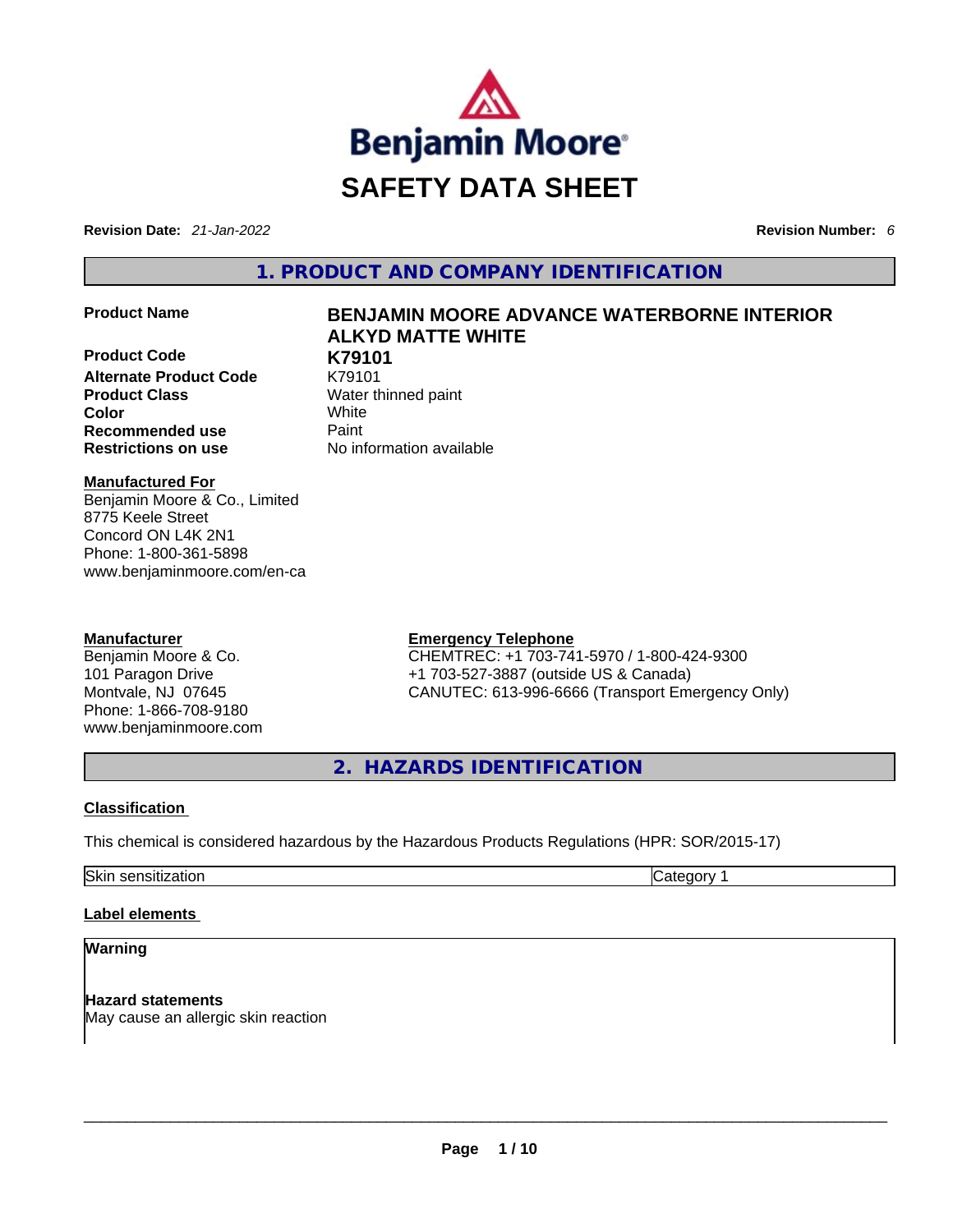

**Appearance** liquid **Odor 11 Construction Odor little or no odor** 

#### **Precautionary Statements - Prevention**

Avoid breathing dust/fume/gas/mist/vapors/spray Contaminated work clothing should not be allowed out of the workplace Wear protective gloves

#### **Skin**

IF ON SKIN: Wash with plenty of soap and water If skin irritation or rash occurs: Get medical advice/attention Wash contaminated clothing before reuse

#### **Precautionary Statements - Disposal**

Dispose of contents/container to an approved waste disposal plant

#### **Other information**

No information available

**WARNING:** This product contains isothiazolinone compounds at levels of <0.1%. These substances are biocides commonly found in most paints and a variety of personal care products as a preservative. Certain individuals may be sensitive or allergic to these substances, even at low levels.

## **3. COMPOSITION INFORMATION ON COMPONENTS**

| <b>Chemical name</b>           | CAS No.    | Weight-%      | <b>Hazardous Material</b><br>registry number<br>(HMIRA registry #) | Date HMIRA filed and<br>Information Review Act date exemption granted<br>(if applicable) |
|--------------------------------|------------|---------------|--------------------------------------------------------------------|------------------------------------------------------------------------------------------|
| Titanium dioxide               | 13463-67-7 | 10 - 30%      |                                                                    |                                                                                          |
| Limestone                      | 1317-65-3  | $3 - 7%$      |                                                                    |                                                                                          |
| Talc                           | 14807-96-6 | $3 - 7%$      |                                                                    |                                                                                          |
| Magnesium carbonate            | 546-93-0   | - 5%          |                                                                    |                                                                                          |
| Nepheline syenite              | 37244-96-5 | - 5%          |                                                                    |                                                                                          |
| Tetramethyl-5-decyne-4,7-diol, | 126-86-3   | $0.1 - 0.25%$ |                                                                    |                                                                                          |
| $2,4,7,9-$                     |            |               |                                                                    |                                                                                          |

\*The exact percentage (concentration) of composition has been withheld as a trade secret

# **4. FIRST AID MEASURES**

**General Advice No hazards which require special first aid measures.** No hazards which require special first aid measures.

**Eye Contact <b>Rinse** thoroughly with plenty of water for at least 15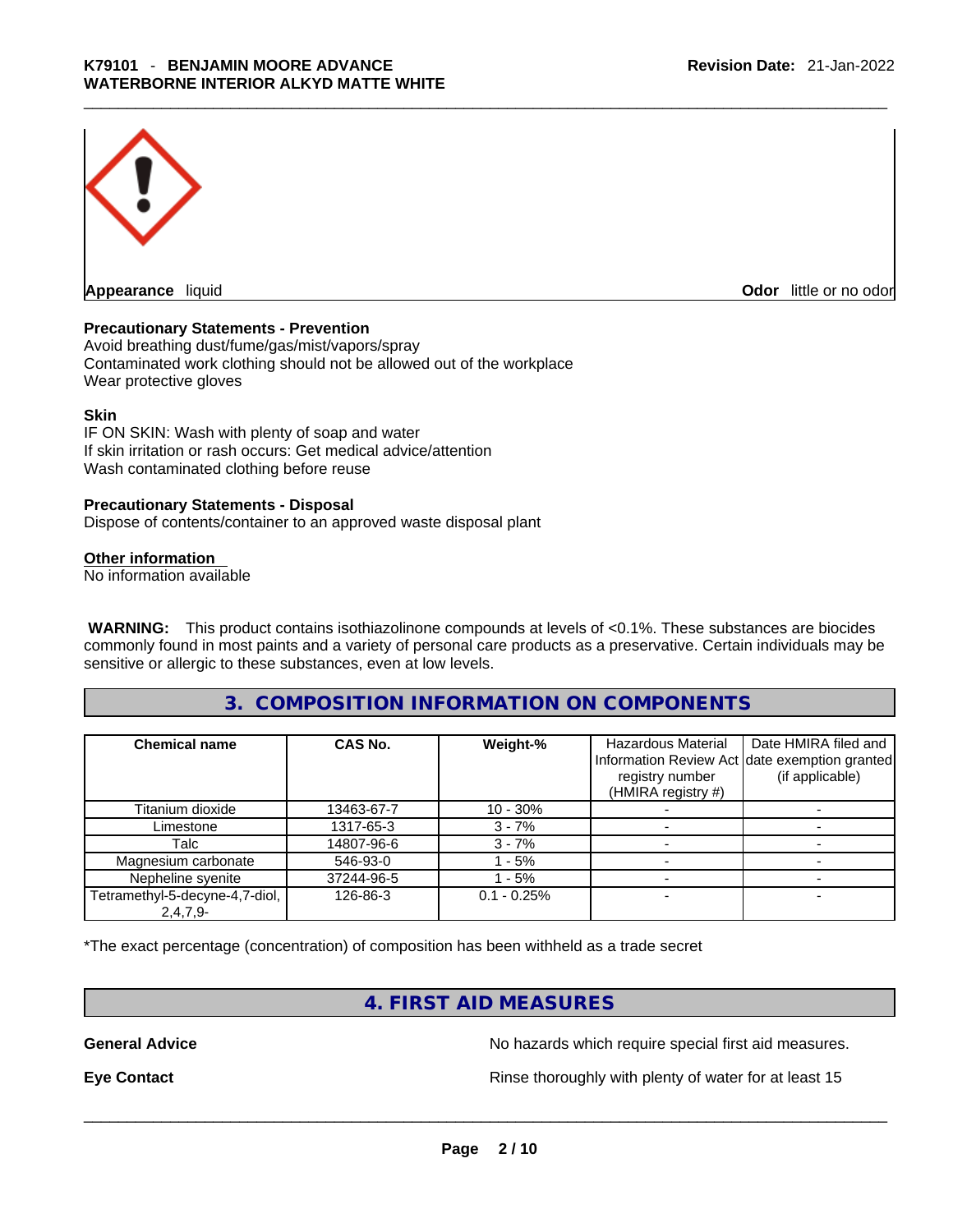|                                        | minutes and consult a physician.                                                                                                                                                                                                       |
|----------------------------------------|----------------------------------------------------------------------------------------------------------------------------------------------------------------------------------------------------------------------------------------|
| <b>Skin Contact</b>                    | Wash off immediately with soap and plenty of water while<br>removing all contaminated clothes and shoes. If skin<br>irritation persists, call a physician. Wash clothing before<br>reuse. Destroy contaminated articles such as shoes. |
| <b>Inhalation</b>                      | Move to fresh air. If symptoms persist, call a physician.                                                                                                                                                                              |
| Ingestion                              | Clean mouth with water and afterwards drink plenty of<br>water. Consult a physician if necessary.                                                                                                                                      |
| <b>Most Important Symptoms/Effects</b> | May cause allergic skin reaction.                                                                                                                                                                                                      |
| <b>Notes To Physician</b>              | Treat symptomatically.                                                                                                                                                                                                                 |

**5. FIRE-FIGHTING MEASURES** 

| <b>Suitable Extinguishing Media</b>                                                                                   | Use extinguishing measures that are appropriate to local<br>circumstances and the surrounding environment.                                   |  |  |
|-----------------------------------------------------------------------------------------------------------------------|----------------------------------------------------------------------------------------------------------------------------------------------|--|--|
| Protective equipment and precautions for firefighters                                                                 | As in any fire, wear self-contained breathing apparatus<br>pressure-demand, MSHA/NIOSH (approved or equivalent)<br>and full protective gear. |  |  |
| <b>Specific Hazards Arising From The Chemical</b>                                                                     | Closed containers may rupture if exposed to fire or<br>extreme heat.<br>No.<br>No                                                            |  |  |
| Sensitivity to mechanical impact                                                                                      |                                                                                                                                              |  |  |
| Sensitivity to static discharge                                                                                       |                                                                                                                                              |  |  |
| <b>Flash Point Data</b><br>Flash point (°F)<br>Flash Point (°C)<br><b>Method</b><br><b>Flammability Limits In Air</b> | Not applicable<br>Not applicable<br>Not applicable                                                                                           |  |  |
| Lower flammability limit:<br><b>Upper flammability limit:</b>                                                         | Not applicable<br>Not applicable                                                                                                             |  |  |
| Health: 1<br>Flammability: 0<br><b>NFPA</b>                                                                           | <b>Instability: 0</b><br><b>Special: Not Applicable</b>                                                                                      |  |  |
| <b>NFPA Legend</b><br>0 - Not Hazardous<br>1 - Slightly<br>2 - Moderate<br>3 - High<br>4 - Severe                     |                                                                                                                                              |  |  |

*The ratings assigned are only suggested ratings, the contractor/employer has ultimate responsibilities for NFPA ratings where this system is used.*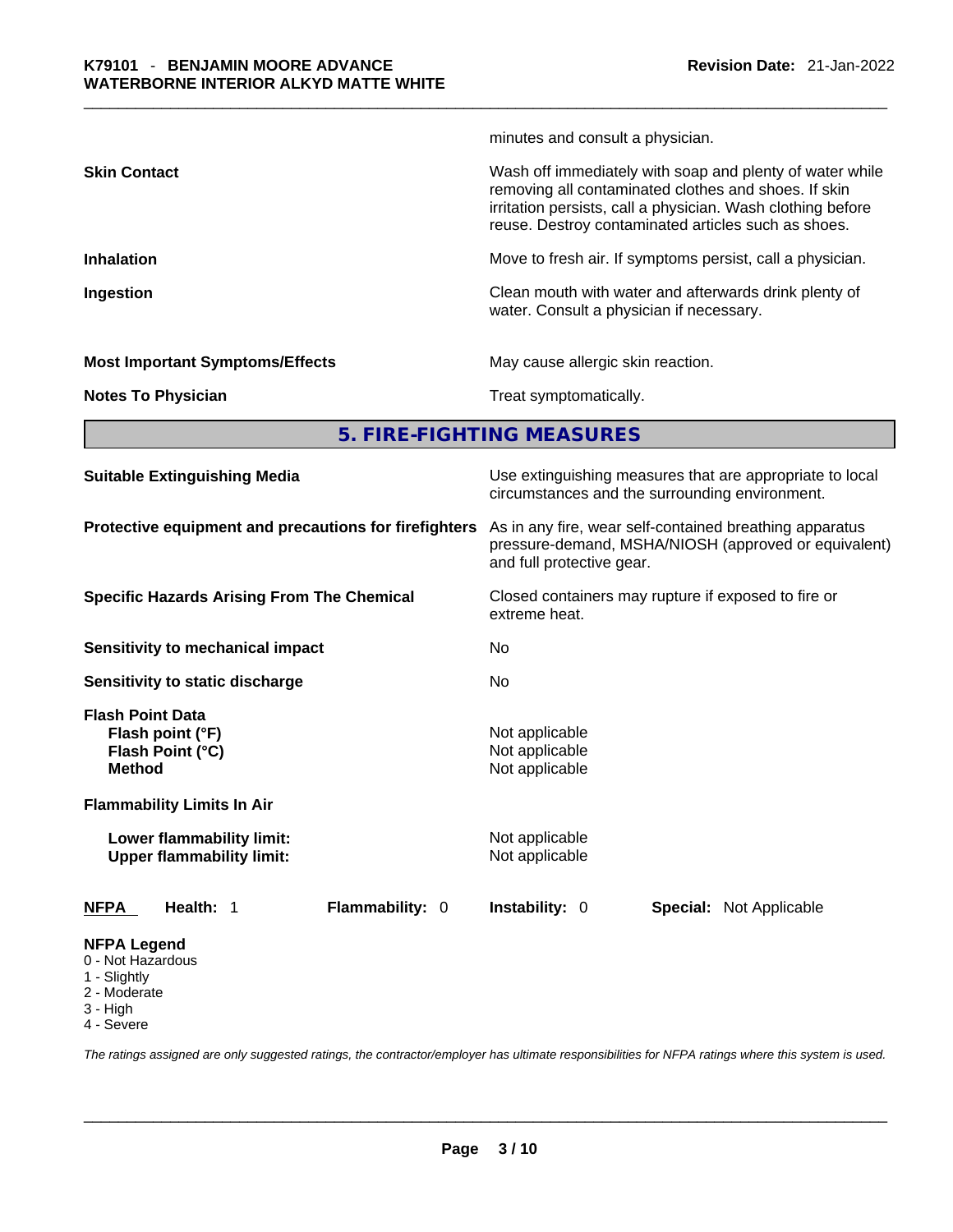*Additional information regarding the NFPA rating system is available from the National Fire Protection Agency (NFPA) at www.nfpa.org.* 

# **6. ACCIDENTAL RELEASE MEASURES**

**Personal Precautions Avoid contact with skin, eyes and clothing. Ensure Personal Precautions** adequate ventilation.

**Other Information Determined Information Prevent further leakage or spillage if safe to do so.** 

**Environmental precautions** See Section 12 for additional Ecological Information.

**Methods for Cleaning Up Soak** up with inert absorbent material. Sweep up and shovel into suitable containers for disposal.

**7. HANDLING AND STORAGE** 

**Handling Handling Avoid contact with skin, eyes and clothing. Avoid breathing** vapors, spray mists or sanding dust. In case of insufficient ventilation, wear suitable respiratory equipment.

**Storage Example 20 Keep container tightly closed. Keep out of the reach of Keep** out of the reach of children.

**Incompatible Materials No information available** 

#### **8. EXPOSURE CONTROLS/PERSONAL PROTECTION**

#### **Exposure Limits**

| <b>Chemical name</b> | <b>ACGIH TLV</b>                                                                                                                              | Alberta                     | <b>British Columbia</b>                                                       | <b>Ontario</b>          | Quebec                       |
|----------------------|-----------------------------------------------------------------------------------------------------------------------------------------------|-----------------------------|-------------------------------------------------------------------------------|-------------------------|------------------------------|
| Titanium dioxide     | TWA: $10 \text{ mg/m}^3$                                                                                                                      | $10 \text{ mg/m}^3$ - TWA   | 10 mg/m $3$ - TWA<br>$3$ mg/m <sup>3</sup> - TWA                              | 10 mg/m $3$ - TWA       | 10 mg/m <sup>3</sup> - TWAEV |
| Limestone            | N/E                                                                                                                                           | 10 mg/m $3$ - TWA           | 10 $mq/m3$ - TWA<br>$3$ mg/m <sup>3</sup> - TWA<br>$20 \text{ mg/m}^3$ - STEL | N/E                     | 10 mg/m <sup>3</sup> - TWAEV |
| Talc                 | TWA: $2 \text{ mg/m}^3$<br>particulate matter<br>containing no<br>asbestos and <1%<br>crystalline silica,<br>respirable particulate<br>matter | $2$ mg/m <sup>3</sup> - TWA | $2$ mg/m <sup>3</sup> - TWA                                                   | $2 \text{mq/m}^3$ - TWA | 3 mg/m <sup>3</sup> - TWAEV  |
| Magnesium carbonate  | N/E                                                                                                                                           | N/E                         | 10 mg/m <sup>3</sup> - TWA<br>$3$ mg/m <sup>3</sup> - TWA                     | N/E                     | 10 mg/m $3$ - TWAEV          |
| Nepheline syenite    | N/E                                                                                                                                           | N/E                         | N/E                                                                           | 10 mg/m $3$ - TWA       | N/E                          |

**Legend**

ACGIH - American Conference of Governmental Industrial Hygienists

Alberta - Alberta Occupational Exposure Limits

British Columbia - British Columbia Occupational Exposure Limits

Ontario - Ontario Occupational Exposure Limits

Quebec - Quebec Occupational Exposure Limits

N/E - Not established

**Engineering Measures Engineering Measures Ensure adequate ventilation**, especially in confined areas.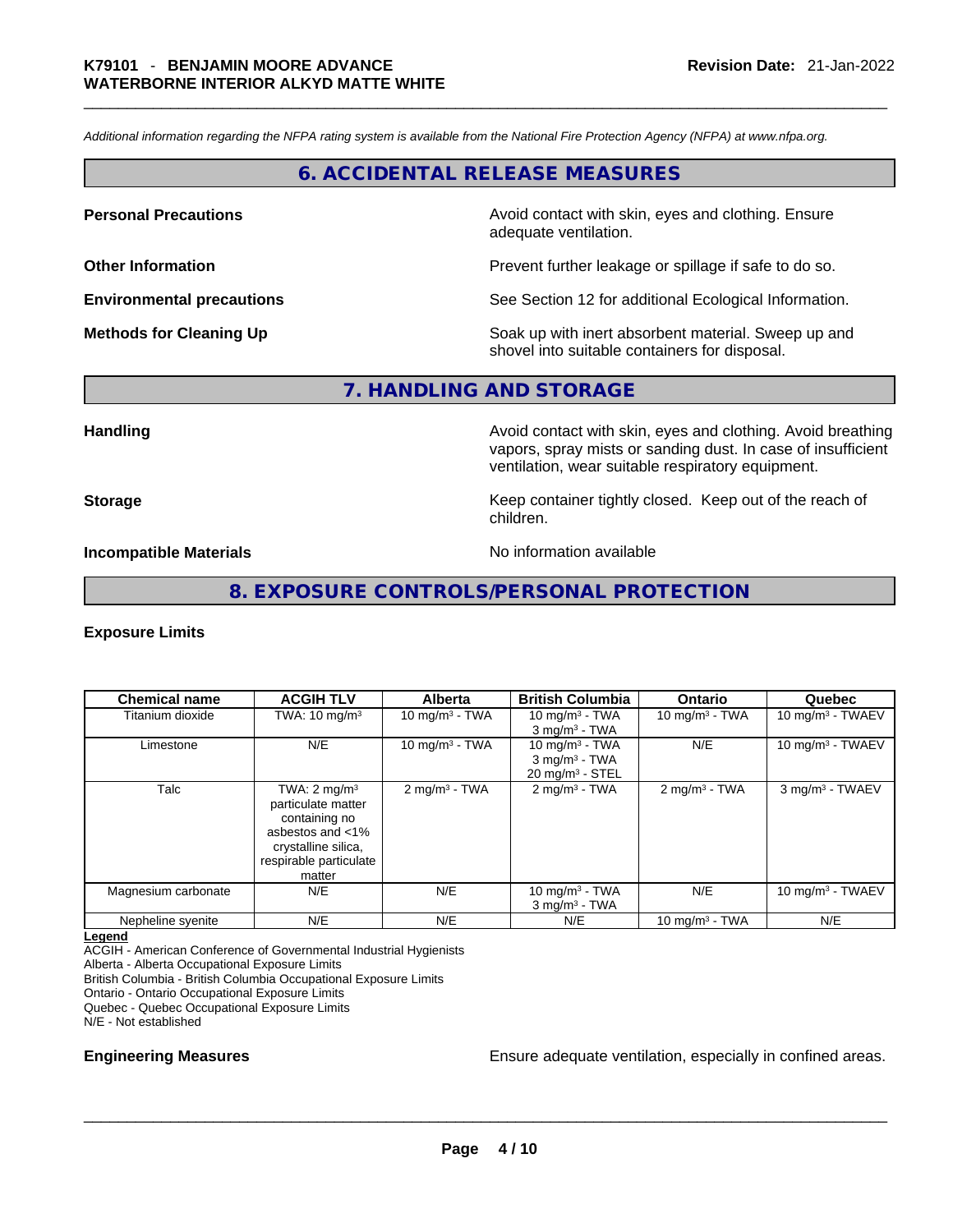# **Personal Protective Equipment**

**Eye/Face Protection Safety glasses with side-shields. Skin Protection Protection Protective gloves and impervious clothing. Respiratory Protection In case of insufficient ventilation wear suitable respiratory** equipment.

**Hygiene Measures Avoid contact with skin, eyes and clothing. Remove and Avoid contact with skin, eyes and clothing. Remove and Avoid contact with skin, eyes and clothing. Remove and** wash contaminated clothing before re-use. Wash thoroughly after handling.

## **9. PHYSICAL AND CHEMICAL PROPERTIES**

**Appearance** liquid **Odor** little or no odor **Odor Threshold** No information available **Density (lbs/gal)** 12.5 - 12.6 **Specific Gravity** 1.50 - 1.52 **pH bH** *pH* **Viscosity (cps) Viscosity (cps) No information available Solubility(ies)** No information available in the solution of the solution of the solution available in the solution of the solution of the solution of the solution of the solution of the solution of the solution of the so **Water solubility No information available No information available Evaporation Rate No information available No information available Vapor pressure**  No information available **Vapor pressure No information available Vapor density**<br> **We Solids**<br>
We Solids **We Solid Solid Solid Solid Solid Solid Solid Solid Solid Solid Solid Solid Solid Solid Solid Solid Solid Solid Solid Solid Solid Solid Solid Solid Solid Solid Solid Solid Solid Soli Wt. % Solids** 60 - 70 **Vol. % Solids Wt. % Volatiles** 30 - 40 **Vol. % Volatiles** 45 - 55 **VOC Regulatory Limit (g/L)** < 50 **Boiling Point (°F)** 212 **Boiling Point (°C)** 100 **Freezing point (°F)** 32 **Freezing Point (°C)** 0 **Flash point (°F)**<br> **Flash Point (°C)**<br> **Flash Point (°C)**<br> **C Flash Point (°C) Method** Not applicable **Flammability (solid, gas)** Not applicable **Upper flammability limit:**<br> **Lower flammability limit:** Not applicable Not applicable **Lower flammability limit: Autoignition Temperature (°F)** No information available **Autoignition Temperature (°C)** No information available **Decomposition Temperature (°F)** No information available **Decomposition Temperature (°C)** No information available **Partition coefficient** No information available

# **10. STABILITY AND REACTIVITY**

**Reactivity Not Applicable Not Applicable** 

**Chemical Stability** Stable under normal conditions. \_\_\_\_\_\_\_\_\_\_\_\_\_\_\_\_\_\_\_\_\_\_\_\_\_\_\_\_\_\_\_\_\_\_\_\_\_\_\_\_\_\_\_\_\_\_\_\_\_\_\_\_\_\_\_\_\_\_\_\_\_\_\_\_\_\_\_\_\_\_\_\_\_\_\_\_\_\_\_\_\_\_\_\_\_\_\_\_\_\_\_\_\_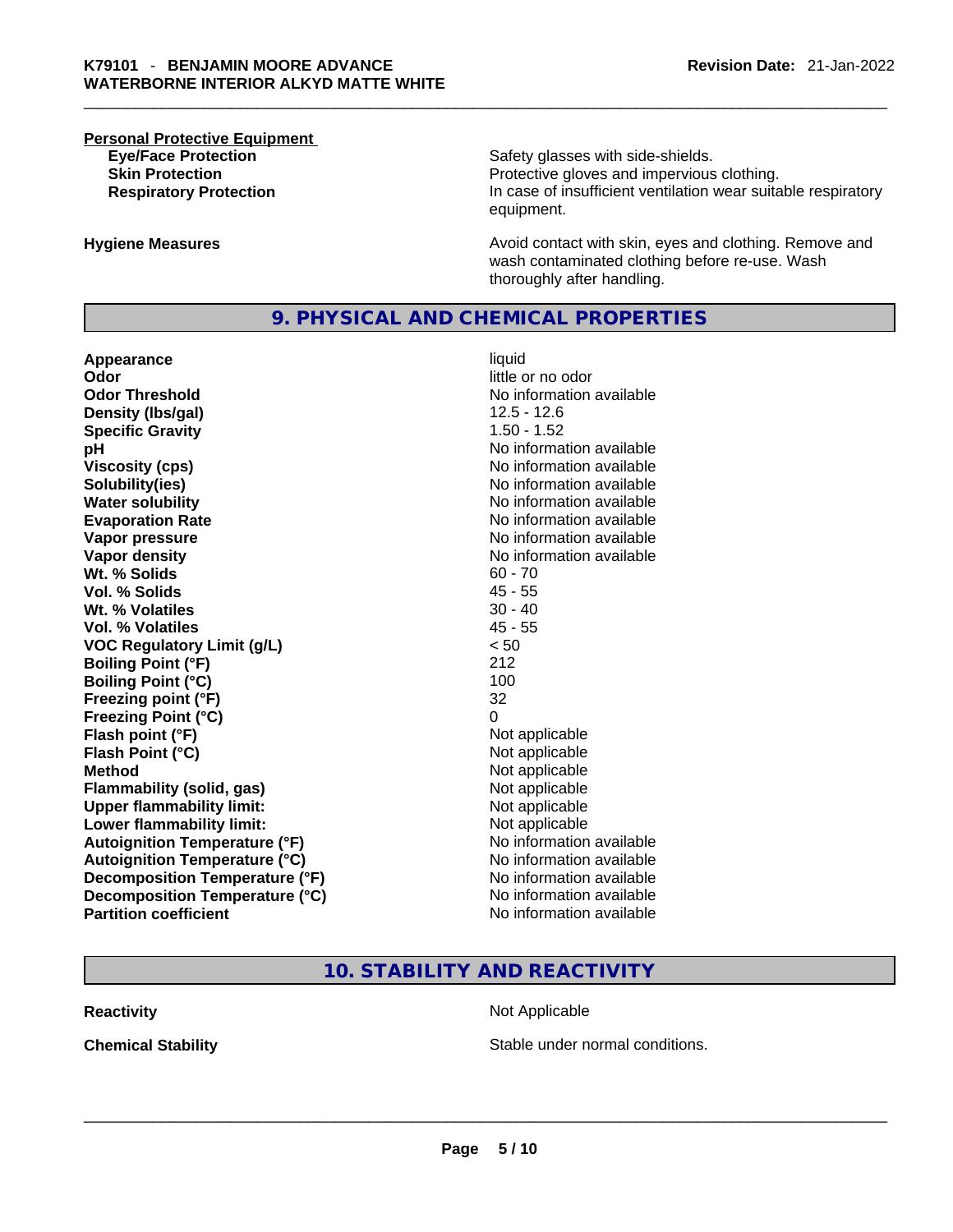| <b>Conditions to avoid</b>              | Prevent from freezing.                   |
|-----------------------------------------|------------------------------------------|
| <b>Incompatible Materials</b>           | No materials to be especially mentioned. |
| <b>Hazardous Decomposition Products</b> | None under normal use.                   |
| Possibility of hazardous reactions      | None under normal conditions of use.     |

# **11. TOXICOLOGICAL INFORMATION**

#### **Product Information Information on likely routes of exposure**

**Acute Toxicity** 

**Principal Routes of Exposure Exposure** Eye contact, skin contact and inhalation.

dermatitis. May cause sensitization by skin contact.

Ingestion may cause gastrointestinal irritation, nausea,

**Product Information Internation International Contract Contract Contract Contract Contract Contract Contract Contract Contract Contract Contract Contract Contract Contract Contract Contract Contract Contract Contract** 

#### **Symptoms related to the physical,chemical and toxicological characteristics**

**Symptoms Symptoms No information available** 

vomiting and diarrhea.

#### **Delayed and immediate effects as well as chronic effects from short and long-term exposure**

**Eye contact**  Even contact **Exercise Structure in the May cause slight irritation Skin contact** Prolonged skin contact may cause skin irritation and/or

**Inhalation** May cause irritation of respiratory tract.

**Sensitization May cause an allergic skin reaction.** May cause an allergic skin reaction. **Neurological Effects** No information available. **Mutagenic Effects Mutagenic Effects No information available. Reproductive Effects No information available. Developmental Effects No information available. Target organ effects No information available.** No information available. **STOT** - single exposure **Notation Notation** No information available. **STOT** - **repeated exposure** No information available. **Other adverse effects No information available. Aspiration Hazard**  No information available.

#### **Numerical measures of toxicity**

**The following values are calculated based on chapter 3.1 of the GHS document**

| <b>ATEmix (oral)</b>   | 48305 mg/kg  |
|------------------------|--------------|
| <b>ATEmix (dermal)</b> | 174567 mg/kg |

#### **Component Information**

| Chemical name     | <b>D50</b><br>Jral   | $D^{\prime}$<br>Dermal<br>-LCU | $\sim$ $\sim$ $\sim$<br>ınnaıat<br>on LU50 |
|-------------------|----------------------|--------------------------------|--------------------------------------------|
| l itanıum dioxide | Rat<br>0000<br>ma/ka |                                |                                            |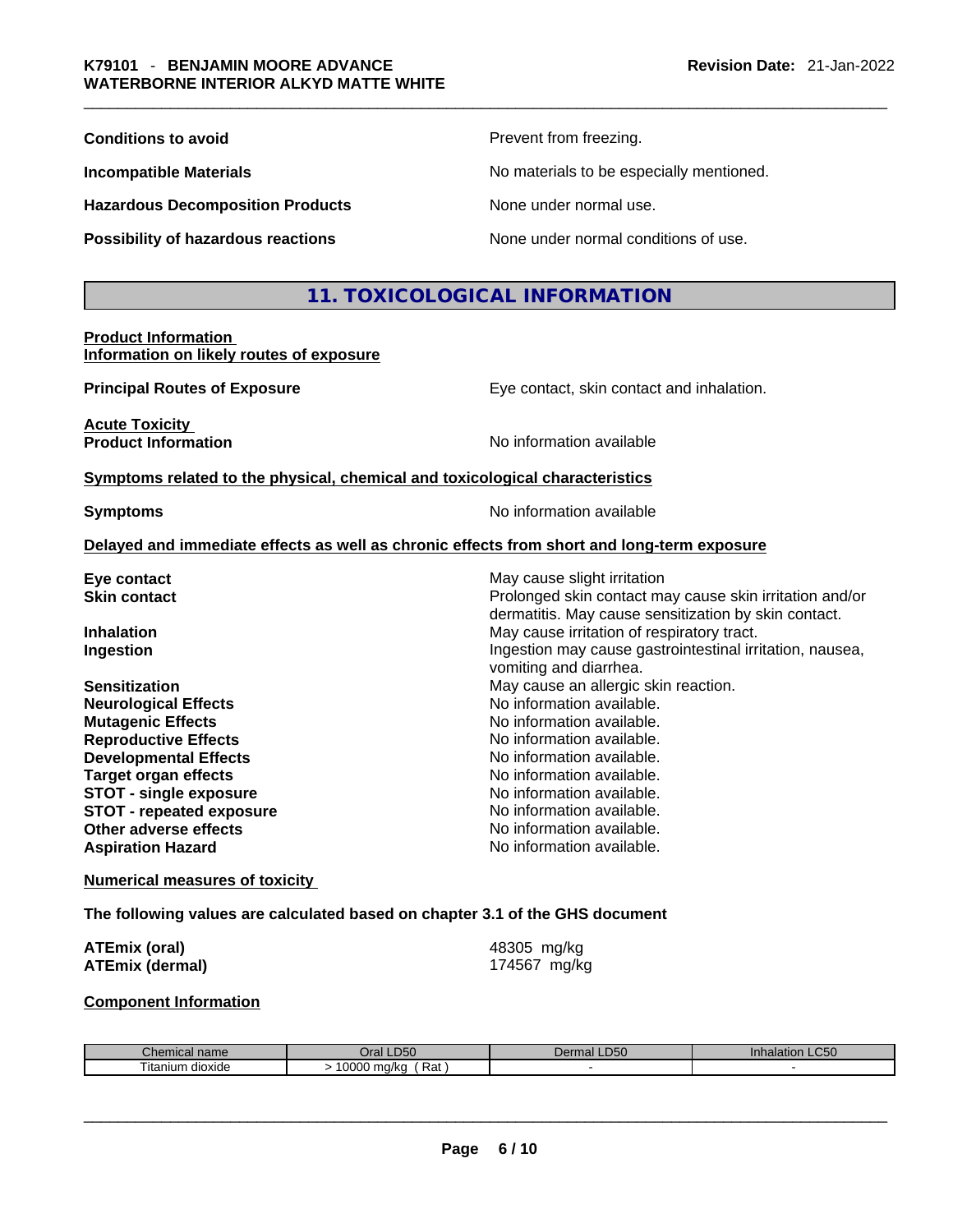| 13463-67-7                     |                     |                         |                       |
|--------------------------------|---------------------|-------------------------|-----------------------|
| Tetramethyl-5-decyne-4,7-diol, | $>$ 500 mg/kg (Rat) | $> 1000$ mg/kg (Rabbit) | $>$ 20 mg/L (Rat) 1 h |
| $2,4,7,9-$                     |                     |                         |                       |
| 126-86-3                       |                     |                         |                       |

#### **Chronic Toxicity**

#### **Carcinogenicity**

*The information below indicates whether each agency has listed any ingredient as a carcinogen:.* 

| <b>Chemical name</b>          | <b>IARC</b>                     | <b>NTP</b> |
|-------------------------------|---------------------------------|------------|
|                               | 2B<br>Possible Human Carcinogen |            |
| <sup>I</sup> Titanium dioxide |                                 |            |

• Although IARC has classified titanium dioxide as possibly carcinogenic to humans (2B), their summary concludes: "No significant exposure to titanium dioxide is thought to occur during the use of products in which titanium dioxide is bound to other materials, such as paint."

#### **Legend**

IARC - International Agency for Research on Cancer NTP - National Toxicity Program OSHA - Occupational Safety & Health Administration

**12. ECOLOGICAL INFORMATION** 

# **Ecotoxicity Effects**

The environmental impact of this product has not been fully investigated.

## **Product Information**

## **Acute Toxicity to Fish**

No information available

## **Acute Toxicity to Aquatic Invertebrates**

No information available

## **Acute Toxicity to Aquatic Plants**

No information available

## **Persistence / Degradability**

No information available.

#### **Bioaccumulation**

There is no data for this product.

## **Mobility in Environmental Media**

No information available.

**Ozone**<br>No information available No information available<br>  $\blacksquare$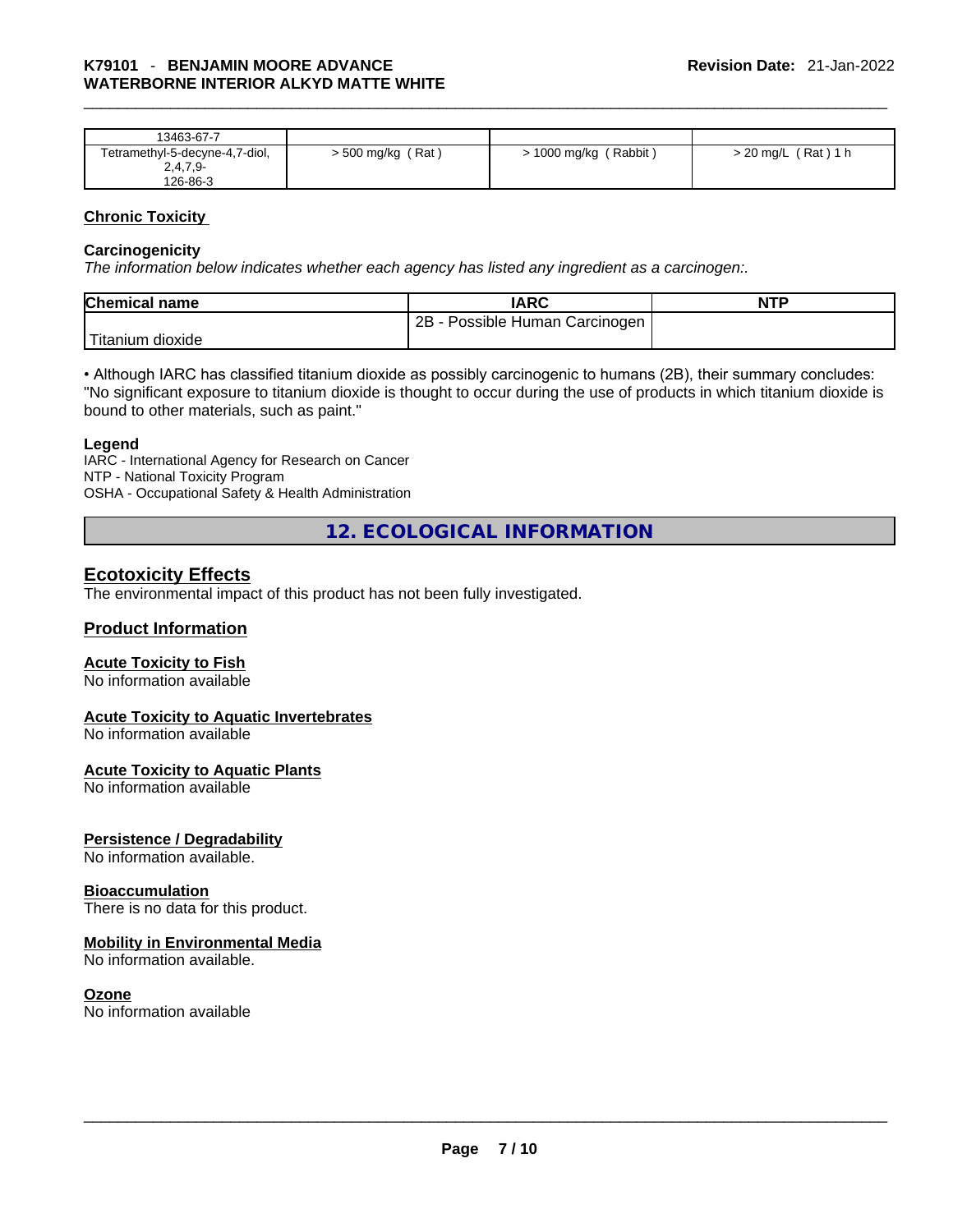## **Component Information**

#### **Acute Toxicity to Fish**

Titanium dioxide  $LC50:$  > 1000 mg/L (Fathead Minnow - 96 hr.) Tetramethyl-5-decyne-4,7-diol, 2,4,7,9- LC50: 42 mg/L (Carp (Cyprinus carpio) - 24 hr.)

#### **Acute Toxicity to Aquatic Invertebrates**

Tetramethyl-5-decyne-4,7-diol, 2,4,7,9- LC50: 91 mg/L (Daphnia magna - 48 hr.)

#### **Acute Toxicity to Aquatic Plants**

Tetramethyl-5-decyne-4,7-diol, 2,4,7,9- EC50: 82 mg/L (Algae (Selenastrum capricornutum) - 72 hrs.)

# **13. DISPOSAL CONSIDERATIONS**

**Waste Disposal Method** Dispose of in accordance with federal, state, provincial, and local regulations. Local requirements may vary, consult your sanitation department or state-designated environmental protection agency for more disposal options.

# **14. TRANSPORT INFORMATION**

| <b>TDG</b>         | Not regulated |
|--------------------|---------------|
| <b>ICAO / IATA</b> | Not regulated |
| <b>IMDG / IMO</b>  | Not regulated |

# **15. REGULATORY INFORMATION**

# **International Inventories**

| <b>TSCA: United States</b><br><b>DSL: Canada</b>   | Yes - All components are listed or exempt.<br>No - Not all of the components are listed.<br>One or more component is listed on NDSL. |  |  |
|----------------------------------------------------|--------------------------------------------------------------------------------------------------------------------------------------|--|--|
| <b>National Pollutant Release Inventory (NPRI)</b> |                                                                                                                                      |  |  |

# **National Pollutant Release Inventory (NPRI)**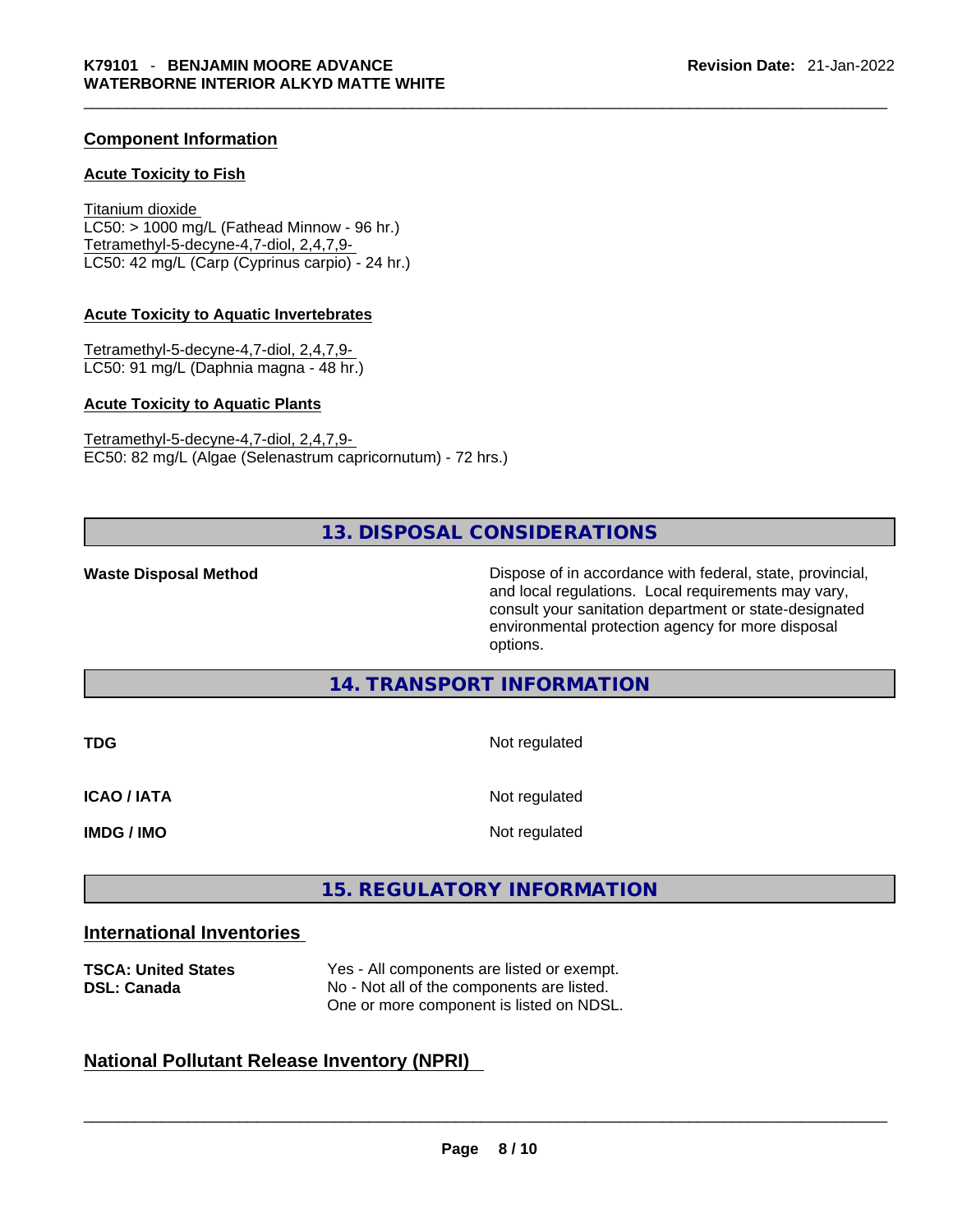#### **NPRI Parts 1- 4**

This product contains the following Parts 1-4 NPRI chemicals:

*None*

#### **NPRI Part 5**

This product contains the following NPRI Part 5 Chemicals:

*None*

#### **WHMIS Regulatory Status**

This product has been classified in accordance with the hazard criteria of the Hazardous Products Regulations (HPR) and the SDS contains all the information required by the HPR.



- Chronic Hazard

X - Consult your supervisor or S.O.P. for "Special" handling instructions.

Note: The PPE rating has intentionally been left blank. Choose appropriate PPE that will protect employees from the hazards the material will *present under the actual normal conditions of use.* 

*Caution: HMISÒ ratings are based on a 0-4 rating scale, with 0 representing minimal hazards or risks, and 4 representing significant hazards or risks. Although HMISÒ ratings are not required on MSDSs under 29 CFR 1910.1200, the preparer, has chosen to provide them. HMISÒ ratings are to be used only in conjunction with a fully implemented HMISÒ program by workers who have received appropriate HMISÒ training. HMISÒ is a registered trade and service mark of the NPCA. HMISÒ materials may be purchased exclusively from J. J. Keller (800) 327-6868.* 

 **WARNING!** If you scrape, sand, or remove old paint, you may release lead dust. LEAD IS TOXIC. EXPOSURE TO LEAD DUST CAN CAUSE SERIOUS ILLNESS, SUCH AS BRAIN DAMAGE, ESPECIALLY IN CHILDREN. PREGNANT WOMEN SHOULD ALSO AVOID EXPOSURE.Wear a NIOSH approved respirator to control lead exposure. Clean up carefully with a HEPA vacuum and a wet mop. Before you start, find out how to protect yourself and your family by logging onto Health Canada at

http://www.hc-sc.gc.ca/ewh-semt/contaminants/lead-plomb/asked\_questions-questions\_posees-eng.php.

| <b>Prepared By</b>                                  | <b>Product Stewardship Department</b><br>Benjamin Moore & Co.<br>101 Paragon Drive<br>Montvale, NJ 07645<br>800-225-5554 |  |
|-----------------------------------------------------|--------------------------------------------------------------------------------------------------------------------------|--|
| <b>Revision Date:</b><br><b>Reason for revision</b> | 21-Jan-2022<br>Not available                                                                                             |  |